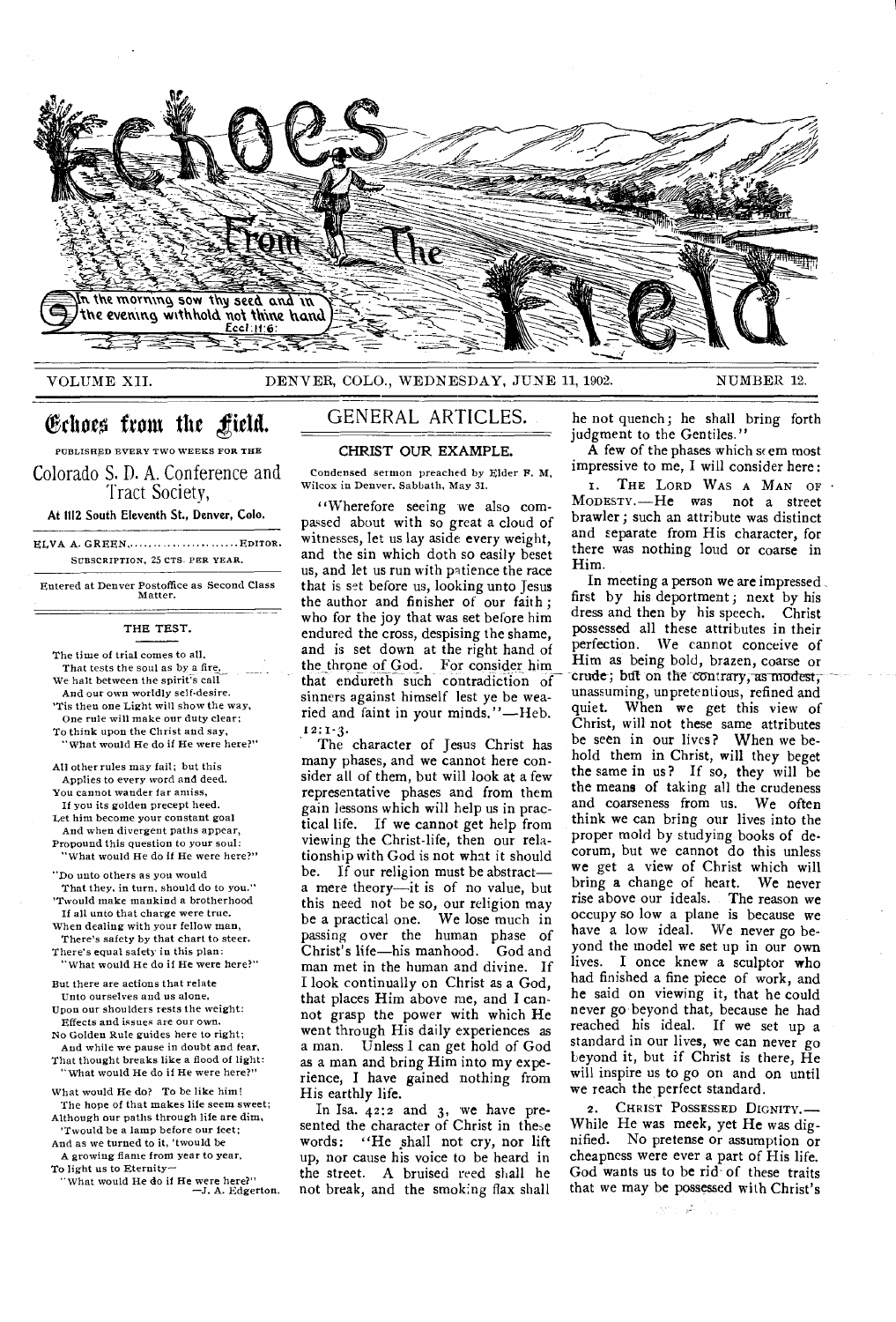dignity. We cannot think of Christ becoming angry and stopping to reply to the insult of an enemy, or entering into a dispute. No, Christ was contending for greater principles of righteousness and truth, and he had not time for the petty things of life.

3. THE LORD WAS CONSIDERATE.  $-\tilde{H}$ e had regard for others. "A bruised reed shall he not break, and the smoking flax shall he not quench." In the world there are many bruised reeds broken down by our forgetfulness, and the smoking flax is quenched because we do not take time to fan the dimly burning ember into a flame. Christ saw a spark of life still left in the poor woman's heart, who had sinned grievously. There is too much self righteousness in the world today. We sin, and say it is a respectable sin because the world does not look down upon us, but may it not be that some of the sins which we call respectable will rise up and condemn us in the last day ?

If there is anything that is hard for us to bear it is the fact that a friend turns against us in the time of trial, but Christ had this experience with the disciples. He came to them and found them asleep when He was called to pass through the greatest of earth's trials. But He only excused them with these words, "The spirit indeed is willing, but the flesh is weak." He remembered that they were weary. One of the most valiant of Christ's disciples declared his willingness to go with Christ even to death, yet he was among those found fast asleep. But he was not even rebuked by the Master. We would have said that he deserved a rebuke, but the Lord only looked on<br>him. There was something in that There was something in that look that went straight to Peter's heart, for he went out and wept bitterly. Christ's look as nothing else served to change Peter's heart and make of him a new man. How did Christ relate himself to Peter after His resurrection? He was the only one of all the disciples to whom the Lord sent a personal message. The Lord knew the heart struggles of Peter, and when Mary gave him the message, do you not think it made his heart leap for joy ? He knew the Lord had not forgotten him, and that prepared the way a little later for the Lord to appear personally to Peter, and do you not believe that Peter then confessed his great sin ? It seems to me I can see him falling down before the Saviour, begging his forgiveness and the Lord raising him up, assuring him of the same.

4. CHRIST'S ATTITUDE TOWARD

HIS ENEMIES ON THE CROSS.—Instead of giving one angry reply to the jeers and taunts He received on the cross, the Saviour lifted His eyes to heaven and said, "Father, forgive them ?''

When someone does us a wrong we feel nervous and all wrought up over it, but we have never been treated as Christ was treated. God grant that we may manifest the same spirit that Christ manifested toward an enemy.

5. CHRIST WAS A BRAVE MAN. — "He shall not fail nor be discouraged till He have set judgment in the earth." I suppose Christ longed for companionship—for the fellowship of friends. How often we have thought in time of trial that if there was only one person in all the world that could understand us, what a consolation it would be. As a man, Christ stood all alone. In the Garden of Gethsemane we see the manhood of Christ tremble on the brink of the precipice. He went away alone to pray, expressing His agony, yet complete resignation ; His determination to drink the bitter cup. How many times have we had the same spirit of resignation? If the trial was not removed have we not complained against it? May the Lord help us to pray, "nevertheless, not my will, but thine be done." In the Saviour's trial, the attitude of the disciples was unchanged ; they only added cowardice to their former indifference, fleeing from Him. There will come a time when we must stand alone as Christ did, when it will seem that all have forsaken us and fled. 0, may we look away from the human to the divine. Before Christ's experience was complete, it seemed to Him that even God Himself had forsaken Him, and that must have pierced His very heart as He said, "My God, my God, why hast thou forsaken me?" It was enough for Peter to turn away from Him ; for the disciples to forsake Him, but now it seemed that even His Father had forgotten Him. In this Christ was a brave man. He stood unflinchingly for the right.

6. CHRIST WAS A SOCIAL MAN. — He attended a wedding with the one purpose of bringing before the people the truth. We find Him in the home of Lazarus making a social call, and Mary sitting at His feet, learning of Him. We find Him in the house of Simon the leper at a dinner party; with His disciples on the mountainside to take a much needed rest. It was when He was alone with the disciples that He explained all that He had said to the multitude.

In every relation in life, we should

ask this question, "What would Jesus Christ do?" May we bring Christ into our every experience—into the little things of life, and then the gospel of Christ will be indeed precious.

### A Year of Disasters.

[Copied from "Literary Digest."]

Well nigh roo,000 souls have been swept into eternity since the beginning of the present year by a remarkable series of disasters, according to the *Chicago Tribune* which keeps a record of such things. The list covered by the *Tribune* includes only those disasters occurring before May zo. The prophets who predicted that 1902 would be a year of disasters, were correct. They have been in the habit of uttering these prophecies year after year without results, but this year they have been verified though but five months have passed. Nature has not been so busy with her force of devastation for many years past as she has been during the first five months of the pres-nt year. Volcanic eruptions and earthquakes, storms, tornadoes, cyclones, floods, avalanches, tidal waves, snow-slides and water spouts make up a total of 5o,5o5 lives lost by nature's elemental disturbance. If to this were added the lives lost by agencies over which man has more or less control, such as fires, mine disasters, explosions, railroad accidents, and vessel wrecks, it would be increased to over 6o,000 and this takes no account of individual lives lost in this country, which would bring the grand total up to about roo,000 lives lost in the short period of five months. "In the presence of these great natural convulsions, man is powerless and probably always will be."

# FIELD REPORTS.

### Durango.

The work here is progressing nicely. We have been holding meetings in Animas City a suburb of Durango for some time.

The Lord blessed in the ministration of His Word and five dear souls embraced the truth for this time. We had the privilege of using the Presbyterian church, and will continue to hold meetings in the same building, Sunday and Thursday evenings indefinitely.

We are making preparations to work this place thoroughly this summer, using "Object Lessons" as an entering wedge to break down prejudice; also using a club of *Signs* in connection with our work.

We expect to pitch a tent here for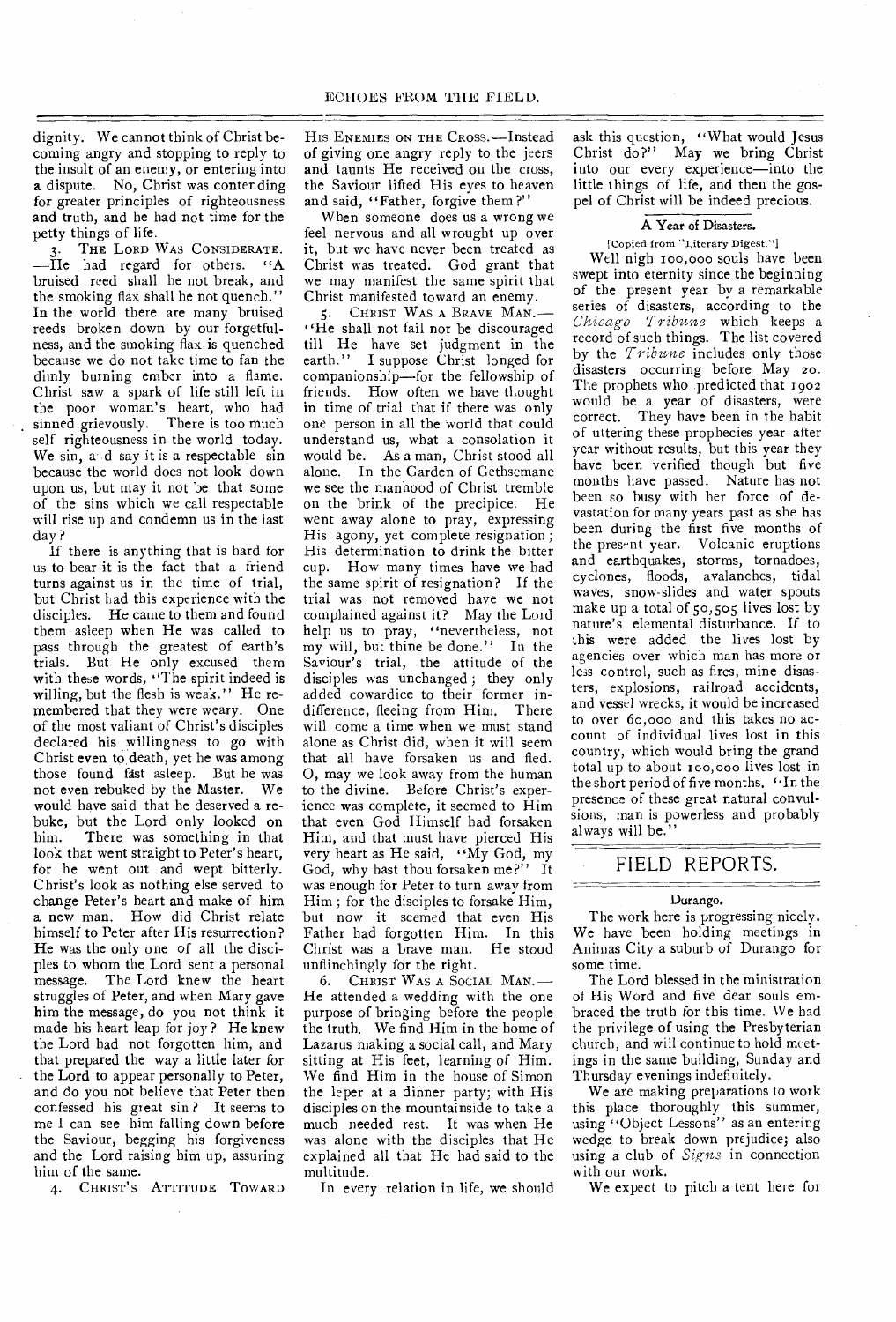the summer, hold a series of meetings, and finish up with a good camp-meeting. We hope our brethren will keep this in mind and •attend so as to make the meeting a success.

## W. F. HILLS, WM. KENNEDY.

# Grand Junction.

The work of God in this place is still onward. Since coming here, the Lord has blessed our labors in reviving the members of the church, and in the conversion of ten dear souls, all of whom have or soon will join us. There have also been several who have united by letter, thus strengthening the church; the membership now numbers over sixty. The attendance at our regular Sabbath service has increased about three-fold.

The Sabbath-school is an interesting part of the work here. Its membership is between seventy-five and eighty; one third of this number is found in the children's department where they have a room to themselves during the recitation hour. This room is fitted up with a large black-board on which the lessons are nicely illustrated. It has also small tables, chairs and a complete kindergarten outfit, which are greatly appreciated by the lambs of the flock. May 10, a small Sabbath-school was regularly organized at Palisade. This is the result of Sabbath-school missionary work preformed by members of the church here. To the Lord be all the praise. L. A. SPRING.

# FROM A CANVASSER. Nashville, Tenn.

DEAR BRETHREN AND SISTERS of Colorado, Greeting:—Last December, myself, companion and three little ones took the train for the wonderfully neglected Southern Field, not knowing where we would locate. On reaching here we found a very busy people getting ready to accomodate the delegates to the Conference. I saw that I must have a knowledge of how to work for the people, so gave most earnest attention to all the Conference proceedings.

As soon as I found that Nashville had never been systematically canvassed, I felt that I should stay right here and go to work. We located, and I began canvassing for "Desire of Ages." I found the people in a terrible condition, but many of them felt that they must have that book. I did well in taking orders, but only delivered a book occasionally. I stood only on<br>God's promises. I left Colorado I left Colorado to come here ou God's promises,

and I knew He was with me<br>all the way, and would provide the way, and would provide for our necessities if we would trust and work in obedience. I was sure God wanted me to come to the Southern field, and I am glad that I came. It is a very hard field but I enjoy being in the hard places. Surely God has been with us all the way.

Brethren, there is a vast territory here in which people know nothing of the third angel's message, and they are so glad to hear and read.

I have made a success but I could not have figured out how it could be possible, but brethren, there is no such thing as failure when we walk with God.

We need more canvassers who know how to trust God for the necessities. Remember us at the throne of grace.

> WM. J. KEELE, MRS. MAY KEELE

# THE SABBATH SCHOOL.

Conducted by MRS. G. F. WATSON.

## The Use of Funds.

I think we all realize that our schools need the inspiration of a real burden for the work in far-away lands. Such a spirit is exactly in harmony with the purpose of the school. What is the study of the Word of God worth unless the members learn that what they receive must be passed on to others? We do not want the members of our schools to get into the habit of making a small donation each Sabbath, with no thought for the missionary object of the gift. If this matter is rightly placed before our schools, a spirit of self-sacrifice may be created in the hearts of all, even the small children.

With all our work, we must not pass<br>the question of finances. The by the question of finances. school should be encouraged to give as large a proportion of their donations to missions as they can without crippling the work of the school. A large part of the Sabbath-school money goes for the purchase of supplies that many families are abundantly able to buy for themselves and for their children. If all who can do so were encouraged to place in the Sabbath-school treasury each quarter the price of the supplies used by his family, in addition to the regular Sabbath contributions, it would very largely increase the amount given to missions.

I don't know but that it would be a good plan to write a letter to the parents urging that the children be given the opportunity to earn a little money, and that then they be taught what proportion belongs to God, and also teach them the debt they owe to those who know not the gospel. In this way the children would learn a lesson that they do not learn when their parents simply give them a few pennies to give in the Sabbath-school. Of course we shall have to be careful not to give the idea that children should be taught to expect pay for all their work, but I am sure that many of them are losing some very helpful lessons by always. giving of their parents' money, and never having any of their own, to test their love for the truth.

I trust that the plan of having an occasional missionary exersise in the Sabbath-school will result in an increased interest in the work in foreign fields, and also in increased contributions. Some may think that we have the missionary society to work up that interest, but there are many who are never reached by that agency, and our school service is better adapted to all ages than any other service we have.

MRS. L. FLORA PLUMMER,

Sec. S.-S. Dept., Gen'l. Conf.

### SABBATH-SCHOOL MISSIONARY EXERCISE.

### From Elder Spicer Who Went as a Missionary to India.

DEAR CHILDREN :- I want to tell you that the offerings which you and others are making from Sabbath to Sabbath are bringing into the truth out in the foreign fields grown people and children, who in turn are working and giving. The children here in America with Christian parents and Christian schools, and with a knowledge of God and the Bible, are rich indeed in comparison with the millions of children in Africa and Asia who are taught in their youngest childhood to worship idols. In India, for instance, parents take their little ones into the idol temples where the images are hideous and frightful; and though the little ones are terror-stricken, they are taught that they must worship these gods, or else the gods will kill them. Nowhere in the dark lands of the East have the people any thought of a God that loves them. 'They worship their gods because they are afraid of them. Think then what a glad message we have as we go in among these people, telling them that God loves them. That is what the great heathen world wants to hear.

The children of India are learning to read, and very often as we distribute our simple leaflets in their language, it is the children who must read them to